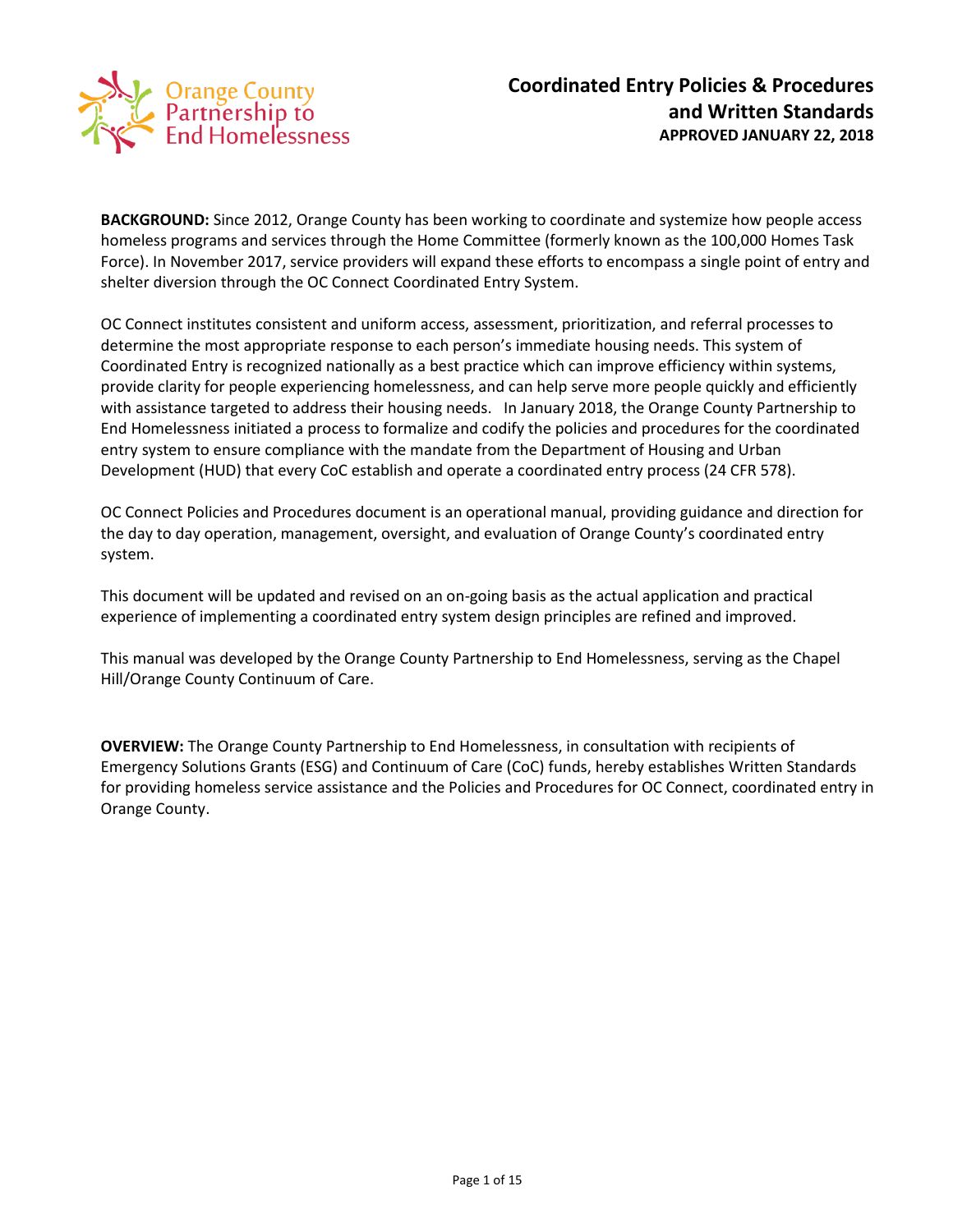

Service providers allow for coordinated screening, assessment and referrals for ESG projects consistent with the written standards for administering ESG assistance. As of January 2018, these are the current partner agencies:

|                                |              |              |                    | <b>OC</b>        |                  |               |
|--------------------------------|--------------|--------------|--------------------|------------------|------------------|---------------|
|                                |              |              | <b>HUD-VASH</b>    | <b>Connect</b>   |                  | Data &        |
|                                | <b>ESG</b>   | CoC          | or SSVF            | <b>Planning</b>  | <b>HOME</b>      | <b>Grants</b> |
| <b>Agency</b>                  | Recipient    | Recipient    | Recipient          | <b>Committee</b> | <b>Committee</b> | Workgroup     |
| <b>Cardinal Innovations</b>    |              | $\mathsf{X}$ |                    |                  | $\mathsf{X}$     | $\mathsf{X}$  |
| <b>Chapel Hill Police</b>      |              |              |                    |                  | X                |               |
| <b>Department</b>              |              |              |                    |                  |                  |               |
| <b>Community</b>               |              |              |                    | $\mathsf{X}$     | $\mathsf{X}$     |               |
| <b>Empowerment Fund</b>        |              |              |                    |                  |                  |               |
| <b>Durham VA Medical</b>       |              |              | $\pmb{\mathsf{X}}$ |                  | X                |               |
| <b>Center</b>                  |              |              |                    |                  |                  |               |
| <b>Freedom House</b>           |              |              |                    |                  | X                |               |
| <b>Inter-Faith Council for</b> | X            | X            |                    | X                | X                | X             |
| <b>Social Service</b>          |              |              |                    |                  |                  |               |
| <b>Lutheran Family</b>         |              |              |                    |                  | X                |               |
| <b>Services</b>                |              |              |                    |                  |                  |               |
| Peter Elst LLC (peer           |              |              |                    |                  | $\mathsf{x}$     |               |
| support)                       |              |              |                    |                  |                  |               |
| <b>Orange County</b>           |              |              |                    |                  |                  |               |
| <b>Criminal Justice</b>        |              |              |                    |                  | $\mathsf{x}$     |               |
| <b>Resource Dept.</b>          |              |              |                    |                  |                  |               |
| <b>Orange County Dept.</b>     |              |              |                    |                  | $\mathsf{x}$     |               |
| on Aging                       |              |              |                    |                  |                  |               |
| <b>Orange County Dept.</b>     | $\mathsf{X}$ |              |                    |                  | $\mathsf{x}$     | $\mathsf{x}$  |
| of Social Services             |              |              |                    |                  |                  |               |
| <b>Orange County</b>           |              | X (planning  |                    |                  |                  |               |
| <b>Partnership to End</b>      |              | grant)       |                    | $\mathsf{\chi}$  | X                | X             |
| <b>Homelessness</b>            |              |              |                    |                  |                  |               |
| <b>UNC Horizons</b>            |              |              |                    |                  | $\mathsf{X}$     |               |
| <b>UNC Hospitals</b>           |              |              |                    |                  | X                |               |
| <b>Volunteers of America</b>   |              |              | X                  |                  | $\mathsf{X}$     |               |

- OC Connect Planning Committee
	- o Meets first and third Thursday, 3-4:30 pm at CEF, 208 N. Columbia St. Suite 100
	- o Purpose: work on coordinated entry system level issues, coordinate evaluation and ongoing system improvements
- HOME Committee
	- o Meets on the fourth Wednesday of each month, 9-noon at Southern Human Services Center, 2501 Homestead Rd in Chapel Hill
	- o Purpose: review by-name list, case conference client needs, and prioritize referrals for PSH and RRH
- Data & Grants Workgroup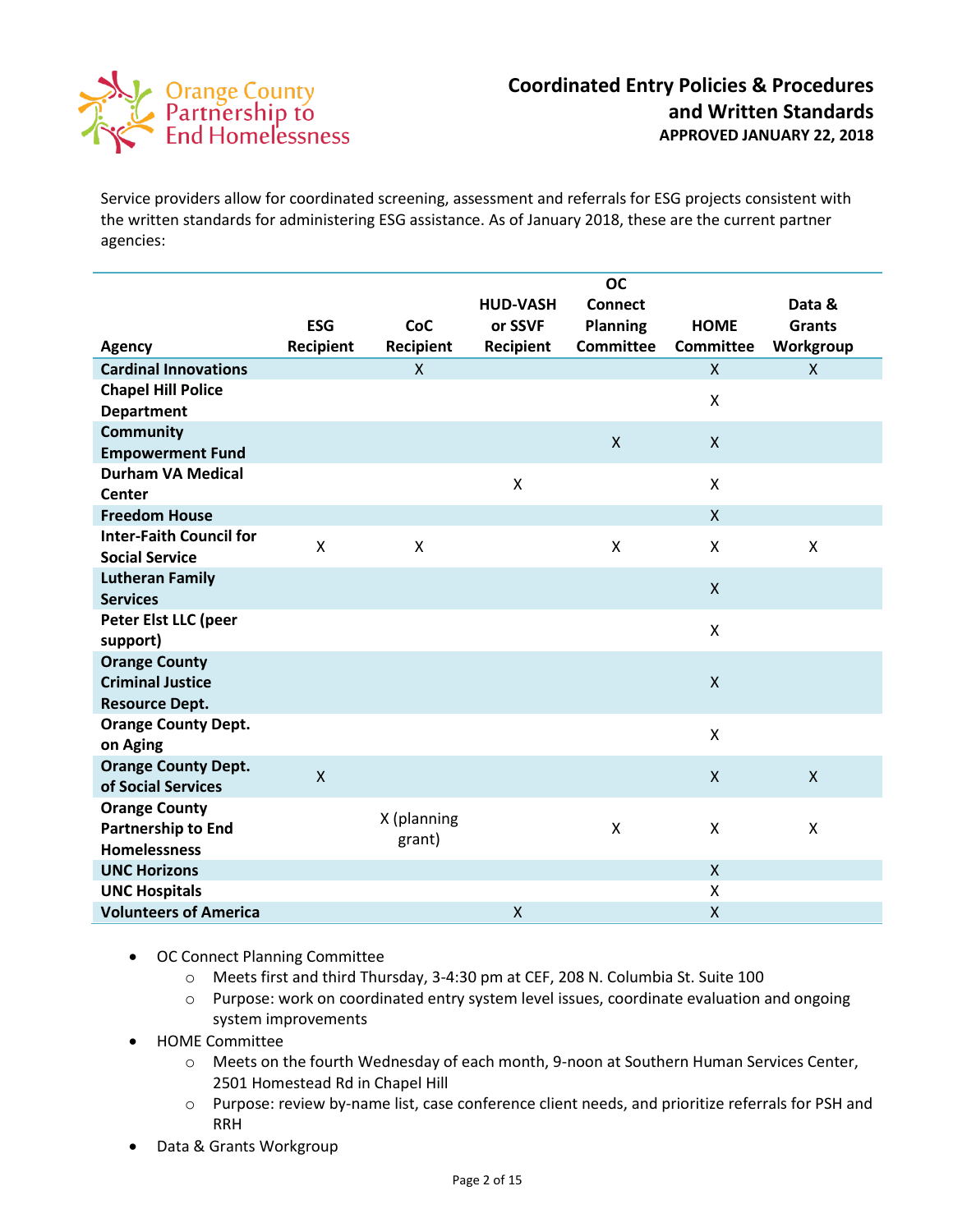

- o Meets on the third Monday of each month, 3-4:30 pm at Southern Human Services Center, 2501 Homestead Rd in Chapel Hill
- $\circ$  Purpose: review and promote excellent data quality for all projects serving people who are homeless in Orange County, work on annual CoC application, shape and implement data elements of coordinated entry process with OC Connect and HMIS, set standards for homeless program performance, and implement a program performance improvement process

Other agencies partner to coordinate referrals for services, including: Carrboro Police Department, Chapel Hill Department of Housing & Community, Chapel Hill Fire Department, Compass Center, Hillsborough Police Department, Orange County Emergency Services, Orange County Dept. of Housing & Community Development, Orange County Rape Crisis Center, Orange County Sherriff's Office

## **Overall**

- OC Connect supports **client choice**: participants are freely allowed to decide what information they provide during the assessment process, to refuse to answer assessment questions and to refuse housing and service options without retribution or limiting their access to other forms of assistance.
	- $\circ$  Participants will maintain their place on the HOME Committee list, the coordinated entry prioritization list, when they reject referral options.
		- Programs may require participants to provide certain pieces of information to determine program eligibility only when the applicable program regulation requires the information to establish or document eligibility.
- OC Connect uses **Housing First**: transitioning people experiencing homelessness back to permanent housing as quickly as possible and helping people maintain housing
- OC Connect uses **prioritization**: allocating limited housing resources, including Rapid Re-Housing and Permanent Supportive Housing, to the most vulnerable households in our community
- OC Connect applies a consistent process throughout the community in order to achieve fair, equitable, and equal access to homeless programs and services within Orange County
- OC Connect will not screen people out of the coordinated entry process due to perceived barriers to housing or services, including, but not limited to, too little or no income, active or a history of substance abuse, domestic violence history, resistance to receiving services, the type or extent of a disability-related services or supports that are needed, history of evictions or poor credit, lease violations or history of not being a leaseholder, or criminal record.
- OC Connect does not require disclosure of specific disabilities or diagnosis this information may only be obtained for purposes of determining program eligibility to make appropriate referrals.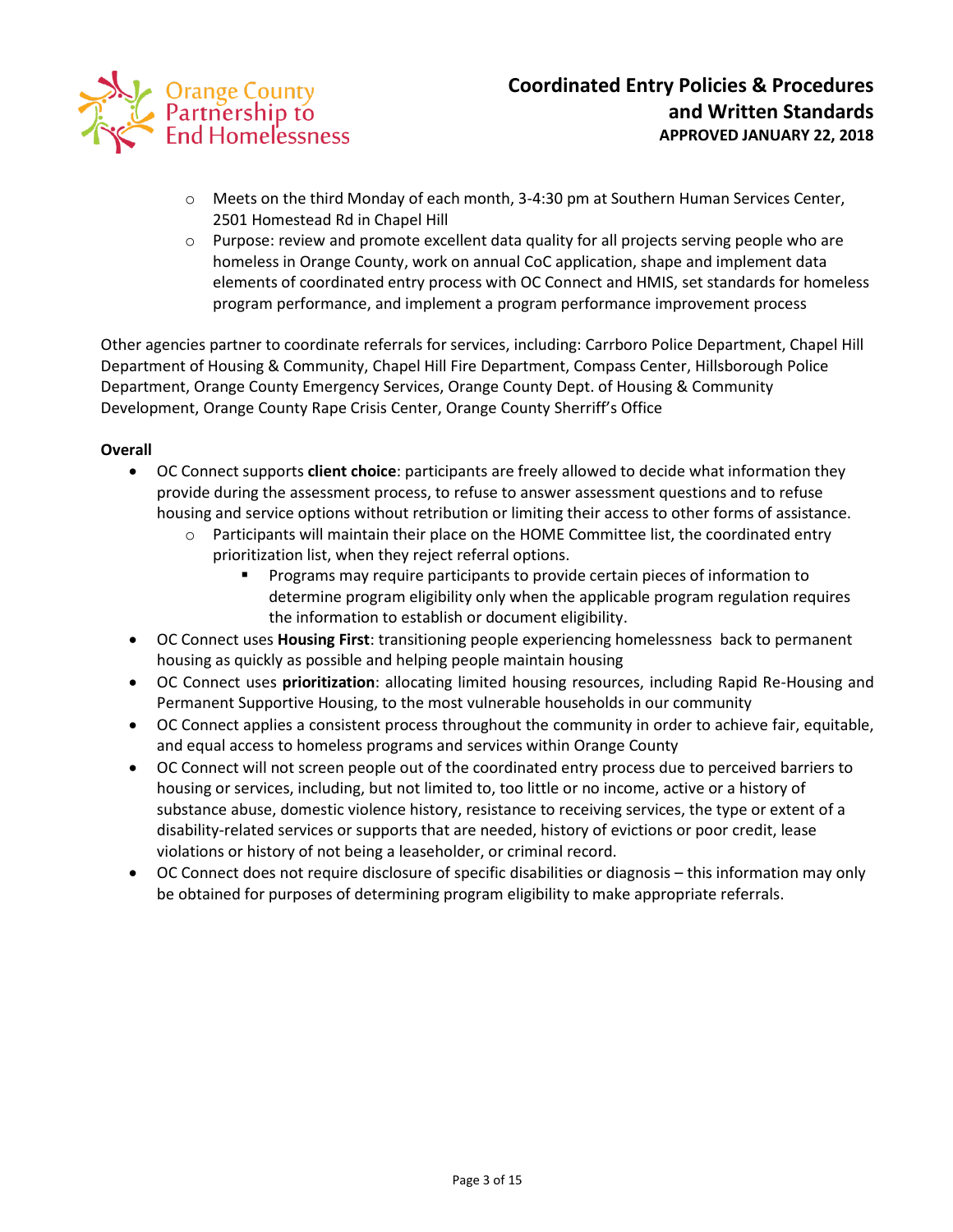

#### **Access**

- OC Connect is designed to be available to all eligible persons regardless of race, color, national origin, religion, sex, age, familial status, disability, actual or perceived sexual orientation, gender identify, or marital status.
- All people have fair and equal access to OC Connect, including people experiencing chronic homelessness, veterans, families with children, youth, and survivors of domestic violence.
- OC Connect will operate within the hours listed below. Persons are ensured access to emergency services during hours when OC Connect intake and assessment processes are not operating by leaving a message on the centralized phone number. When participants leave a voicemail, a service provider will call them back to complete intake and assessment within 14 hours.
- All physical locations are accessible to individuals with disabilities, including accessible physical locations for individuals who use wheelchairs, as well as people in the CoC who are least likely to access homeless assistance.
- People seeking homeless services can go in person to explore options for services and housing referrals during non-holidays:
	- o Chapel Hill, Monday-Friday, 10:00 am 3:00 pm, Community Empowerment Fund (CEF), 208 N. Columbia St. Suite 100
	- $\circ$  Hillsborough, Wednesdays, 8:00 am  $-$  4:00 pm, Orange County Dept. of Social Services (DSS), 113 Mayo St
- People seeking homeless services can call the Homeless Hotline 24 hours a day during these times to explore options for services and housing referrals. The hotline calls will be forwarded to agencies: REGULAR, Monday-Friday
	- $-12:00$  am  $-6:00$  am, IFC HomeStart
	- $6:00$  am  $-10:00$  am, voicemail
	- 10:00 am 3:00 pm, Community Empowerment Fund
	- 3:00 pm 12:00 am voicemail

REGULAR, Saturday-Sunday & HOLIDAYS

- 12:00 am 6:00 am, IFC HomeStart
- $6:00$  am  $-12:00$  am, voicemail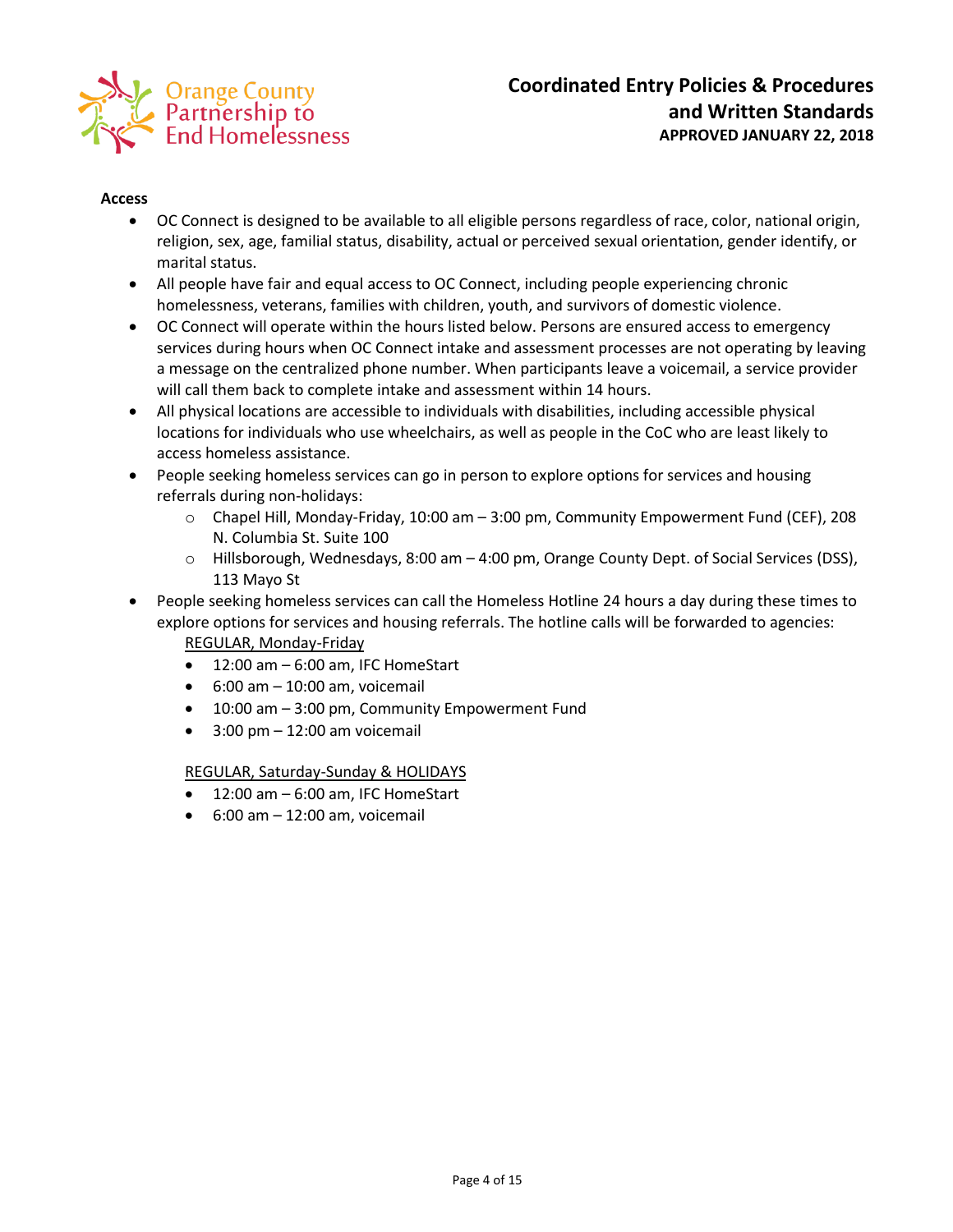

|              | <b>OC Connect Coverage</b> |                                           |                                                                                    |                                                                                                                                         |                             |                             |                 |  |
|--------------|----------------------------|-------------------------------------------|------------------------------------------------------------------------------------|-----------------------------------------------------------------------------------------------------------------------------------------|-----------------------------|-----------------------------|-----------------|--|
|              |                            | <b>Sunday Monday</b>                      | Tuesday                                                                            | Wednesday                                                                                                                               | <b>Thursday</b>             | <b>Friday</b>               | <b>Saturday</b> |  |
| <b>1 AM</b>  | <b>C</b> IFC               | <b>L</b> IFC                              | <b>L</b> IFC                                                                       | <b>L</b> IFC                                                                                                                            | <b>L</b> IFC                | <b>C</b> IFC                | <b>C</b> IFC    |  |
| <b>2 AM</b>  | <b>L</b> IFC               | <b>C</b> IFC                              | <b>L</b> IFC                                                                       | <b>L</b> IFC                                                                                                                            | <b>L</b> IFC                | <b>C</b> IFC                | <b>C</b> IFC    |  |
| 3 AM         | <b>L</b> IFC               | <b>C</b> IFC                              | <b>C</b> IFC                                                                       | <b>C</b> IFC                                                                                                                            | <b>C</b> IFC                | <b>C</b> IFC                | <b>C</b> IFC    |  |
| 4 AM         | <b>L</b> IFC               | <b>C</b> IFC                              | <b>C</b> IFC                                                                       | <b>C</b> IFC                                                                                                                            | <b>C</b> IFC                | <b>C</b> IFC                | <b>C</b> IFC    |  |
| <b>5 AM</b>  | <b>L</b> IFC               | <b>C</b> IFC                              | <b>L</b> IFC                                                                       | <b>C</b> IFC                                                                                                                            | <b>C</b> IFC                | <b>C</b> IFC                | <b>C</b> IFC    |  |
|              | 6 AM Voicemail             | Voicemail                                 | Voicemail                                                                          | Voicemail                                                                                                                               | Voicemail                   | Voicemail                   | Voicemail       |  |
| <b>7 AM</b>  | Voicemail                  | Voicemail                                 | Voicemail                                                                          | Voicemail                                                                                                                               | Voicemail                   | Voicemail                   | Voicemail       |  |
|              | 8 AM Voicemail             | Voicemail                                 | Voicemail                                                                          | <b>● DSS Hillsborough</b>                                                                                                               | Voicemail                   | Voicemail                   | Voicemail       |  |
|              | 9 AM Voicemail             | Voicemail                                 | Voicemail                                                                          | • DSS Hillsborough                                                                                                                      | Voicemail                   | Voicemail                   | Voicemail       |  |
|              |                            | 10 AM Voicemail $\phi / \mathfrak{c}$ CEF | $\frac{1}{2}$ / $\sqrt{CEF}$                                                       | <b>in</b> DSS Hillsborough<br>$\triangle$ / $\zeta$ CEF Chapel Hill                                                                     | $\frac{1}{2}$ / $\zeta$ CEF | $\frac{1}{2}$ / $\zeta$ CEF | Voicemail       |  |
|              |                            |                                           |                                                                                    | <b>in</b> DSS Hillsborough<br>11 AM Voicemail $\cdot$ / $\cdot$ CEF $\cdot \cdot$ / $\cdot$ CEF $\cdot \cdot$ / $\cdot$ CEF Chapel Hill | $\bullet$ / $\circ$ CEF     | $\frac{1}{2}$ / $\zeta$ CEF | Voicemail       |  |
|              |                            |                                           | 12 PM Voicemail & / t CEF & / t CEF                                                | <b>in</b> DSS Hillsborough<br>$\triangle$ / $\zeta$ CEF Chapel Hill                                                                     | $\frac{1}{2}$ / $\zeta$ CEF | $\frac{1}{2}$ / $\zeta$ CEF | Voicemail       |  |
|              |                            |                                           | 1 PM Voicemail $\mathbf{\hat{a}}$ / <b>t</b> CEF $\mathbf{\hat{a}}$ / <b>t</b> CEF | <b>● DSS Hillsborough</b><br><b>A</b> / <b>t</b> CEF Chapel Hill                                                                        | $\frac{1}{2}$ / $\zeta$ CEF | $\frac{1}{2}$ / $\zeta$ CEF | Voicemail       |  |
|              |                            |                                           | 2 PM Voicemail $\hat{\bullet}$ / $\zeta$ CEF $\hat{\bullet}$ / $\zeta$ CEF         | <b>● DSS Hillsborough</b><br>$\triangle$ / $\zeta$ CEF Chapel Hill                                                                      | $\frac{1}{2}$ / $\zeta$ CEF | $\frac{1}{2}$ / $\zeta$ CEF | Voicemail       |  |
|              | 3 PM Voicemail             | Voicemail                                 | Voicemail                                                                          | <b>in</b> DSS Hillsborough                                                                                                              | Voicemail                   | Voicemail                   | Voicemail       |  |
| 4 PM         | Voicemail                  | Voicemail                                 | Voicemail                                                                          | • DSS Hillsborough                                                                                                                      | Voicemail                   | Voicemail                   | Voicemail       |  |
| 5 PM         | Voicemail                  | Voicemail                                 | Voicemail                                                                          | Voicemail                                                                                                                               | Voicemail                   | Voicemail                   | Voicemail       |  |
|              | 6 PM Voicemail Voicemail   |                                           | Voicemail                                                                          | Voicemail                                                                                                                               | Voicemail                   | Voicemail                   | Voicemail       |  |
|              | 7 PM Voicemail             | Voicemail                                 | Voicemail                                                                          | Voicemail                                                                                                                               | Voicemail                   | Voicemail                   | Voicemail       |  |
|              | 8 PM Voicemail             | Voicemail                                 | Voicemail                                                                          | Voicemail                                                                                                                               | Voicemail                   | Voicemail                   | Voicemail       |  |
|              | 9 PM Voicemail             | Voicemail                                 | Voicemail                                                                          | Voicemail                                                                                                                               | Voicemail                   | Voicemail                   | Voicemail       |  |
|              | 10 PM Voicemail            | Voicemail                                 | Voicemail                                                                          | Voicemail                                                                                                                               | Voicemail                   | Voicemail                   | Voicemail       |  |
|              | 11 PM Voicemail            | Voicemail                                 | Voicemail                                                                          | Voicemail                                                                                                                               | Voicemail                   | Voicemail                   | Voicemail       |  |
| <b>12 AM</b> | <b>C</b> IFC               | <b>C</b> IFC                              | <b>L</b> IFC                                                                       | <b>C</b> IFC                                                                                                                            | <b>C</b> IFC                | <b>C</b> IFC                | <b>C</b> IFC    |  |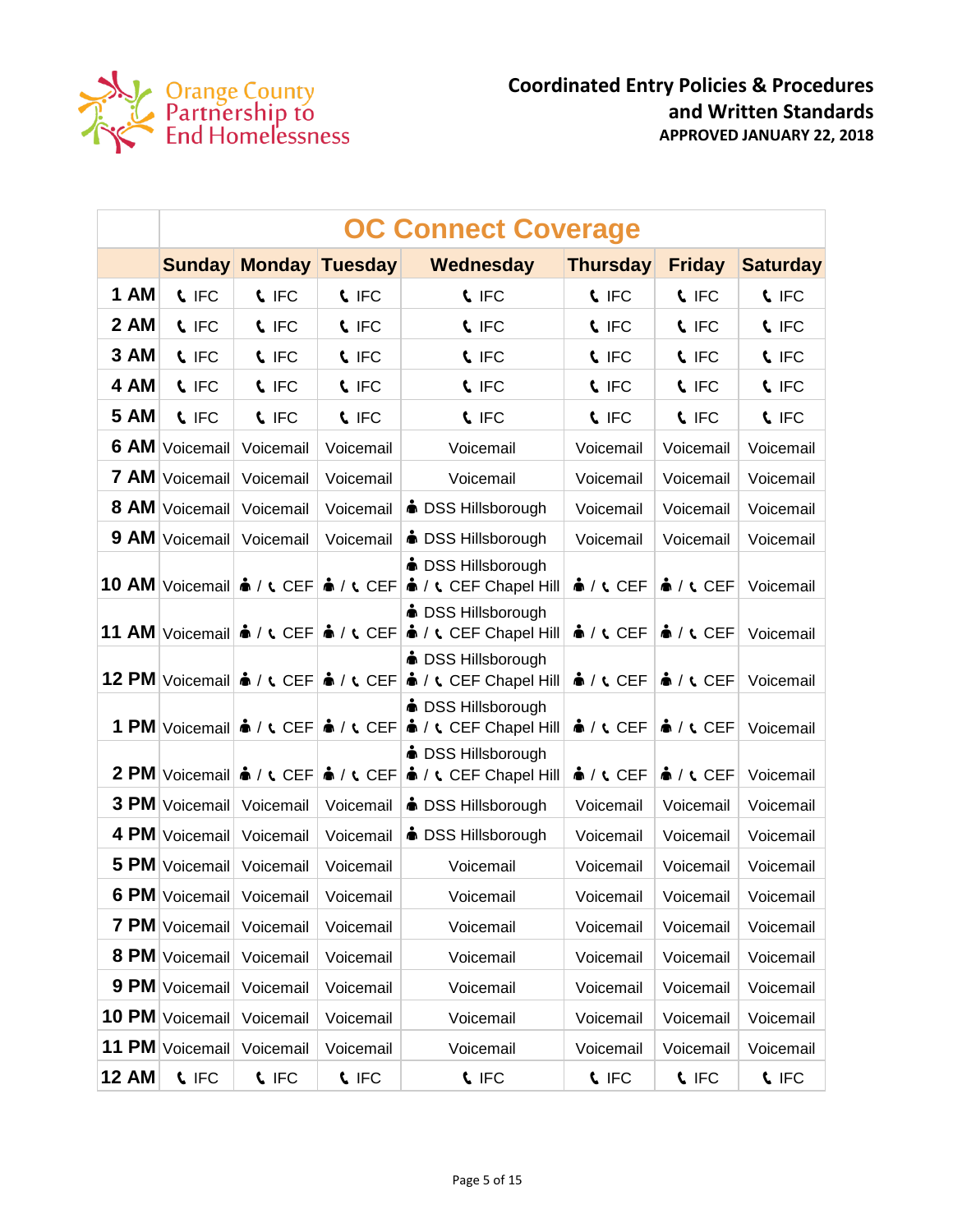

## **Standardized Assessment Process**

- People who have experienced homelessness for 14+ days and are interested in housing referral are assessed using the VI-SPDAT version 2 in the OC Connect system. Agencies across Orange County are training in OC Connect, as of January 2018 the list of agencies that participate are:
	- o Chapel Hill Police Department
	- o Community Empowerment Fund (CEF)
	- o Inter-Faith Council for Social Service (IFC), inclusive of IFC Community House and IFC HomeStart shelters
	- o Orange County Department on Aging
	- o Orange County Criminal Justice Resource Office
	- o Orange County Department of Social Services
	- o Orange County Partnership to End Homelessness (OCEPH)
- Orange County uses this VI-SPDAT score referral range:
	- $\circ$  Score of 10-17 prioritized for Permanent Supportive Housing
	- $\circ$  Score of 4-9 prioritized for Rapid Re-Housing
	- $\circ$  Score of 3 or lower no formal program referral, households will be assisted with case management and links to mainstream resources as best fits their needs
- Households with scores of 4 and higher are placed on the HOME Committee list each month. OCPEH staff reshuffle this list each month giving each household a unique prioritization number that encompasses: (1) households with higher VI-SPDAT scores, (2) longer lengths of time homeless, and (3) people living unsheltered vs. in emergency shelter or transitional housing programs. OCEPH distributes the updated HOME list before the monthly HOME Committee meeting, adding households who have presented for services scoring 4+ on the VI-SPDAT. OCPEH also distributes the list after each HOME Committee meeting, updating households who have been housed or removed from the list.
	- $\circ$  Agency staff prioritize housing voucher availability based on vulnerability but are looking for individualized housing solutions for all people on the HOME Committee list
- OCPEH is working on materials to provide clarity and information for households on the HOME Committee list about the purpose of the list and how to obtain updated information while maintaining client confidentiality and privacy.
- When primary program referral is not available, service providers will work with households to find other community options that are available to transition to permanent housing
	- $\circ$  For example, a household with a score of 11 would be prioritized for Permanent Supportive Housing (PSH), but no PSH vouchers are currently available – this household would be referred to Rapid Re-Housing (RRH) if RRH funds are available, or for Section 8 Public Housing, if units/vouchers are available, or SOAR, if a person in the household has a disability and does not yet receive SSI/SSDI, or SNAP benefits if the household is eligible, etc. etc.
- Service providers meet regularly (as of January 2018 monthly on the fourth Wednesday of the month, 9 am – noon) to case conference the by-name list of the most vulnerable people seeking housing at the HOME Committee. Service providers work together to prioritize primary referrals and other community options to transition households to permanent housing as quickly as possible using Housing First principles and methods.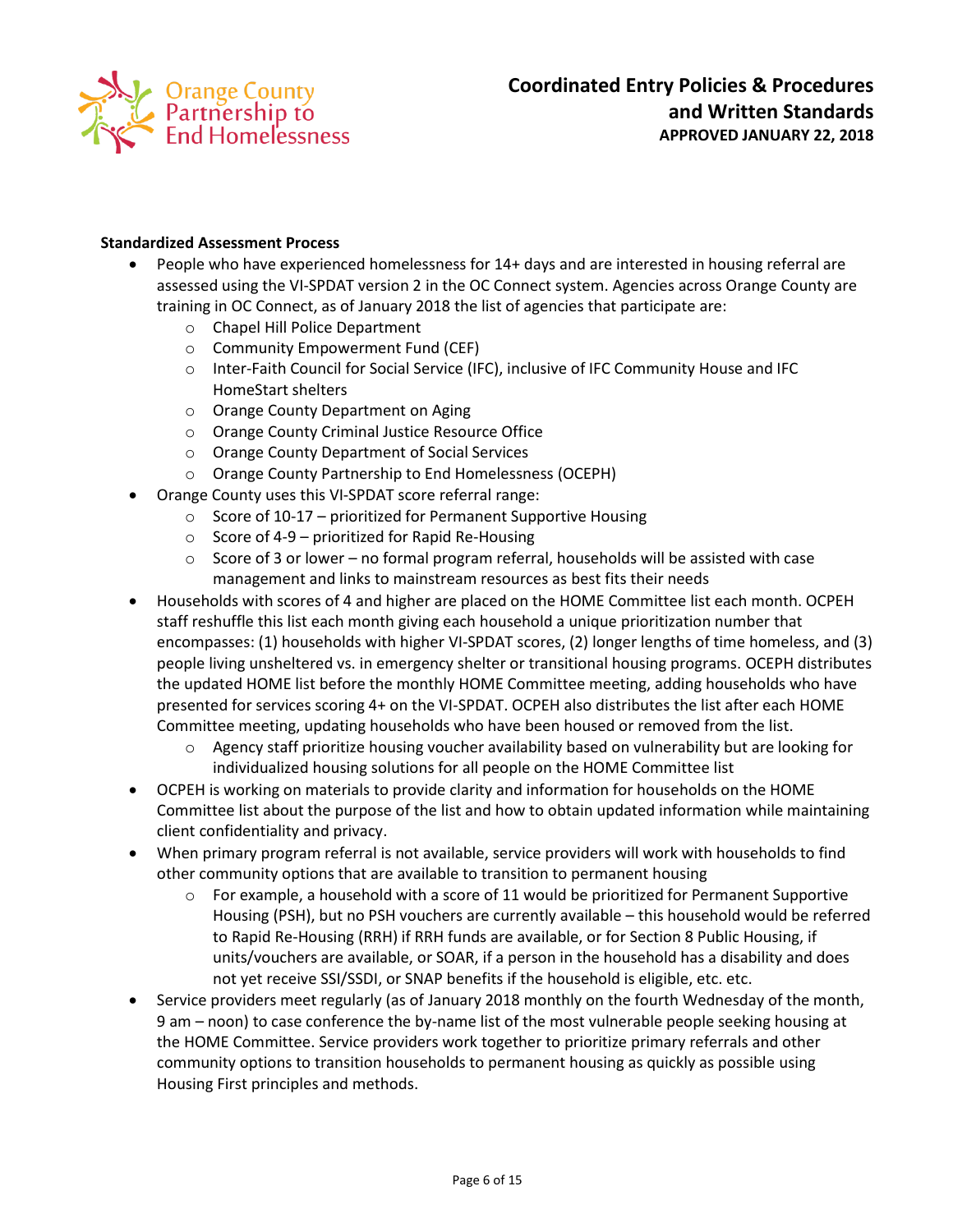

# **Overall Prioritization Policies**

- For program types with multi-level prioritization criteria, individuals/households will be referred to actual open slots in programs from the HOME Committee list – the person highest on the list will receive the housing referral
- The HOME Committee list is prioritized by
	- o VI-SPDAT score higher scores prioritized
	- o Length of time homeless longer times prioritized
	- o Living situation unsheltered situations prioritized over sheltered homeless
- If households fall into multiple prioritization categories (i.e. they have a high acuity score from the VI-SPDAT and they are Chronically Homeless), they shall be prioritized based on the highest level of priority they qualify for
- Orange County has adopted HUD Notice CPD-16-11 to prioritize people experiencing chronic homelessness[: https://www.hudexchange.info/resource/5108/notice-cpd-16-11-prioritizing-persons](https://www.hudexchange.info/resource/5108/notice-cpd-16-11-prioritizing-persons-experiencing-chronic-homelessness-and-other-vulnerable-homeless-persons-in-psh/)[experiencing-chronic-homelessness-and-other-vulnerable-homeless-persons-in-psh/](https://www.hudexchange.info/resource/5108/notice-cpd-16-11-prioritizing-persons-experiencing-chronic-homelessness-and-other-vulnerable-homeless-persons-in-psh/)

## **Prioritization by Program Type**

- **EMERGENCY SHELTER & TRANSITIONAL HOUSING:** Households will be referred by OC Connect to IFC HomeStart and IFC Community House and out of county shelters to be placed in these programs as beds are available, not prioritized based on severity of service need or vulnerability.
	- Women & Families: IFC HomeStart has beds available for single women and for families, including families headed by single fathers and two parent-headed families in addition to families headed by single mothers and
		- o Single women call the Homeless Hotline for shelter referral, 919-245-2222
		- o Families call Orange County DSS for a referral 919-245-2800.
	- Men: IFC Community House continues to have beds available for men 18 and older, call the Homeless Hotline for shelter referral, 919-245-2222
	- Seasonal: When weather.com predicts overnight low of 39 degrees or less, IFC Community House & HomeStart have seasonal beds are available for single men and single women.
		- $\circ$  For women, 3 beds available: call HomeStart [\(919-932-6025\)](javascript:void(0)) between 1-5 pm to sign up; If staff person says space is still available, they will instruct you on when to arrive that evening; Eat dinner before coming.
		- o For men, 17 beds available: Call Community House [\(919-967-1086,](javascript:void(0)) option 0) to reserve a spot or go to Community Kitchen by 7 pm for ride to Community House; Eat dinner before coming; No walk-ups to the shelter are accepted.
- OC Connect will work with households to secure out of county shelter beds at Urban Ministries of Durham, Allied Churches of Alamance County, the Wilmington Street shelter in Raleigh, and other shelters as dictated by client need and client choice.
- The one transitional housing program in Orange County serves as an emergency shelter for single men and does not have separate prioritization or operational procedure, thus Emergency Shelter and Transitional Housing are listed here together .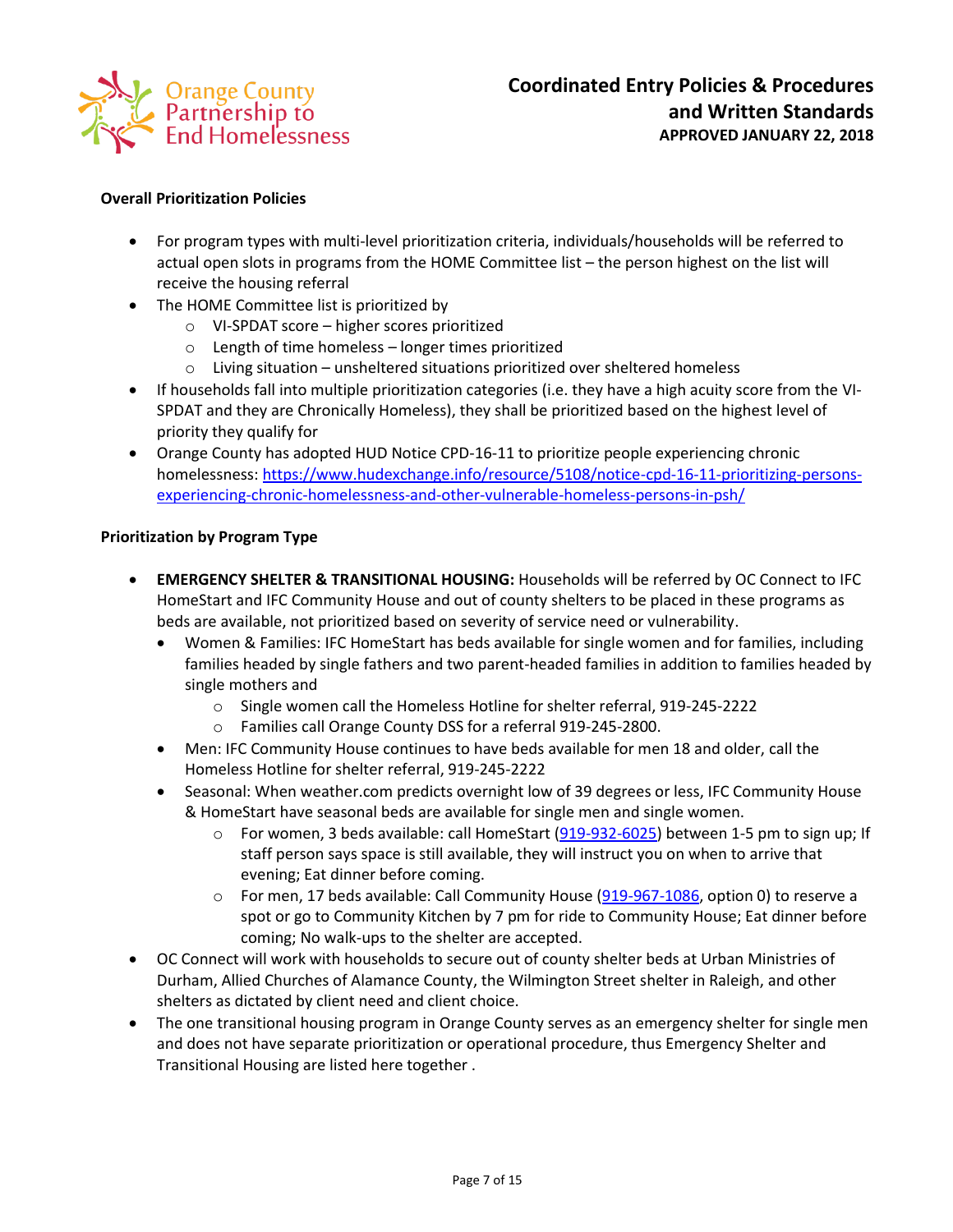

- **PERMANENT SUPPORTIVE HOUSING:** OC Connect prioritizes households per the following criteria
	- o Priority 1: Chronic homelessness
	- o Priority 2: Highest VI-SPDAT score
	- o Priority 3: Length of time homeless
	- o Priority 4: Living situation (sheltered vs. unsheltered)
- **RAPID RE-HOUSING:** OC Connect prioritizes households per the following criteria
	- o Priority 1: Same as Permanent Supportive Housing (PSH) when PSH is not available
	- o Priority 2: Highest VI-SPDAT recommended score range of 4-9
	- o Priority 3: Length of time homeless
	- o Priority 4: Living situation (sheltered vs. unsheltered)
- Rapid Re-Housing case managers will use best practice program models, including case management paired with financial assistance and progressive engagement, to work with each household individually to determine the amount of rent, if any, the household must pay while receiving Rapid Re-Housing assistance using these factors:
	- o Amount of household income (if any)
	- o Amount of household expenditures
	- o Any other factors affecting household's ability to enter and maintain permanent housing
	- $\circ$  Given that the community need for Rapid Re-Housing services outstrips community resources and national data show RRH can be successful in most cases with 3-5 months assistance, RRH case managers will attempt to transition each household as quickly as possible to selfsufficiency while not jeopardizing and household's long-term stability
- **HOMELESSNESS PREVENTION:** The CoC does not currently fund homelessness prevention services with ESG or CoC funds. The CoC works with DSS and faith based partners offering prevention and guides people at risk of homelessness to a regularly updated Google doc listing emergency financial assistance. Each prevention program currently determines program eligibility and prioritization. The CoC will work with these agencies to bring prevention services under the coordinated entry umbrella. At that time, the CoC will take referrals for prevention services through OC Connect. OC Connect will prioritize using prevention funding for shelter diversion, then by the immediacy of the spell of imminent homelessness. People will be prioritized for other prevention services based on funding availability.
	- $\circ$  As of January 2018, there are no private (i.e. non ESG -funded) homelessness prevention services that participate in OC Connect. People will be prioritized for referrals to these programs based on the same methodology above
	- $\circ$  No separate access point(s) for homelessness prevention services exist in Orange County. The CoC will work with all agencies providing prevention services, regardless of funding source, to coordinated how persons will be prioritized for referrals to homelessness prevention services
- **STREET OUTREACH:** The CoC does not have a street outreach program as of January 2018, but is working to establish this needed program type. Once operational, people experiencing homelessness will be referred to Street Outreach per Priority 1 of the HUD Homeless definition: Persons residing on the streets, in vehicles or other places not meant for human habitation that have refused or are unlikely to engage with other homeless service providers in the community; or people residing on the streets, in vehicles or other places not meant for human habitation and are matched to transitional housing, rapid re-housing or permanent supportive housing but are not yet housed.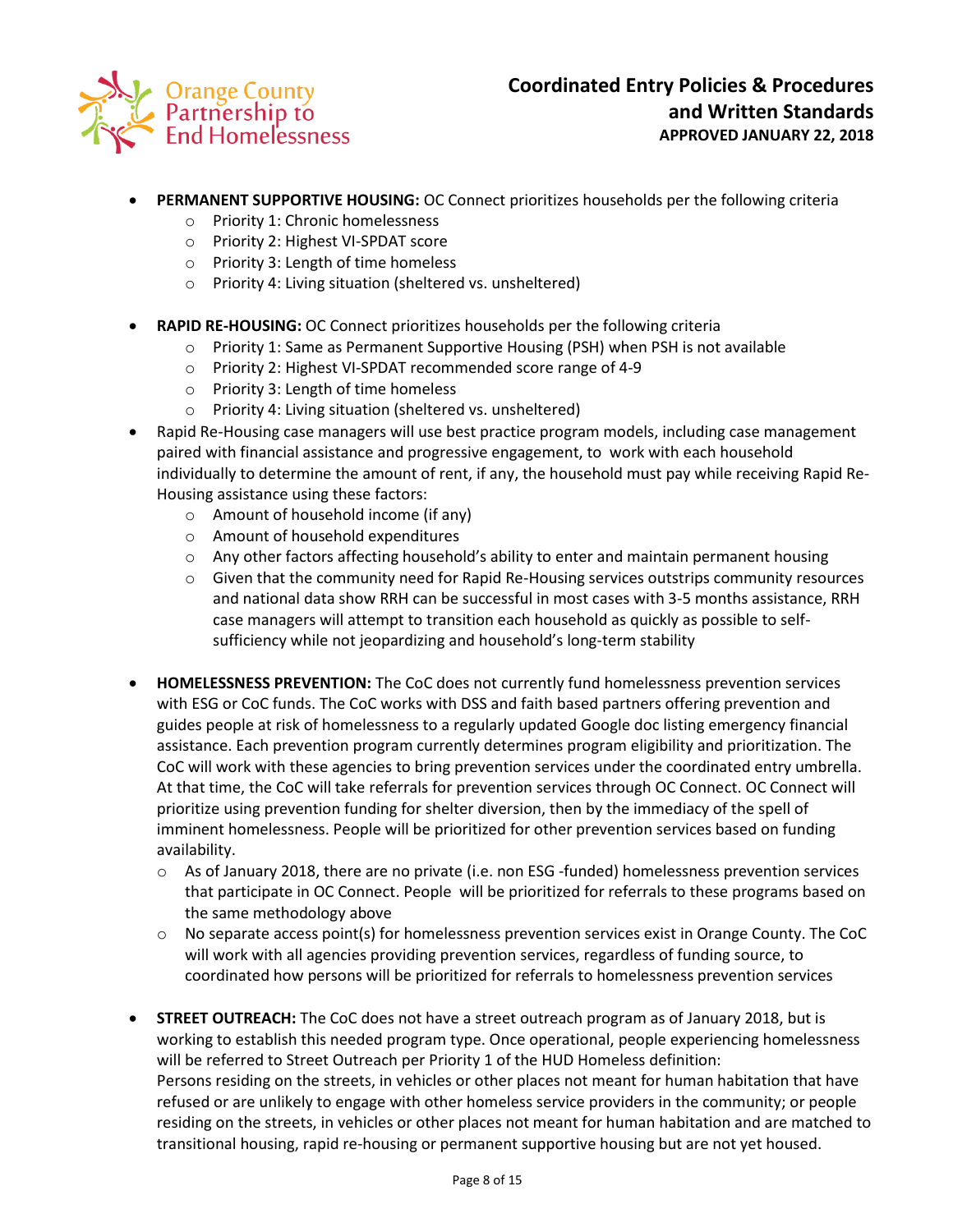

 All street outreach will offer clients the same standardized process as persons who access coordinated entry through site-based access points. Street outreach efforts will be linked to OC Connect, the coordinated entry process.

## **Addressing the Needs of Households Fleeing Domestic Violence & Sexual Assault**

 Households fleeing, or attempting to flee, domestic violence, dating violence, sexual assault, or stalking will be connected immediately to the domestic violence service provider Compass Center for safety planning, even when households are seeking shelter or services from non-victim service providers. OC Connect screens for safety concerns in three different places in the intake process. People fleeing or attempting to flee domestic violence and victims of trafficking have safe and confidential access to OC Connect and victim services, including access to the comparable process used by victim service providers, and immediate access to emergency services such as domestic violence hotlines and shelter.

#### **Grievances**

OC Connect will protect participants' rights and inform participants of their rights and responsibilities by People shall have their rights explained to them verbally and in writing when completing an initial intake. At a minimum, rights will include:

- The right to be treated with dignity and respect
- The right to appeal housing referral decisions
- The right to be treated with cultural sensitivity
- The right to have an advocate present during the appeals process
- The right to request a reasonable accommodation in accordance with the project's tenant/person selection process
- The right to accept housing/services offered or to reject housing/services;
- The right to confidentiality and to be informed about when confidential information will be disclosed, to whom, and for what purposes, as well as the right to deny disclosure
- The right to file a grievance for violation of nondiscrimination policies

Grievances about OC Connect referrals and procedures could come from clients trying to access services or from participating agencies. Please submit grievances as soon as possible, preferably within 10 days of the decision or problem arising, on agency letterhead for agencies. Client or agency grievances can be sent in writing to the Orange County Partnership to End Homelessness (OCPEH) via email to

[Croot@orangecountync.gov](mailto:Croot@orangecountync.gov) or via mail at PO Box 8181, Hillsborough, NC 27278 stating:

- A detailed account of the grievance
- Why/how the agency or household believes OC Connect, the HOME Committee, or others were in

error

• Proposed solution(s)

OCPEH staff or another designee will reply to any grievance within 3 days, stating:

- Confirmation of receipt of grievance
- Details of the next steps regarding the appeal for both the aggrieved party and others
- A timeline with deadlines and/or meeting dates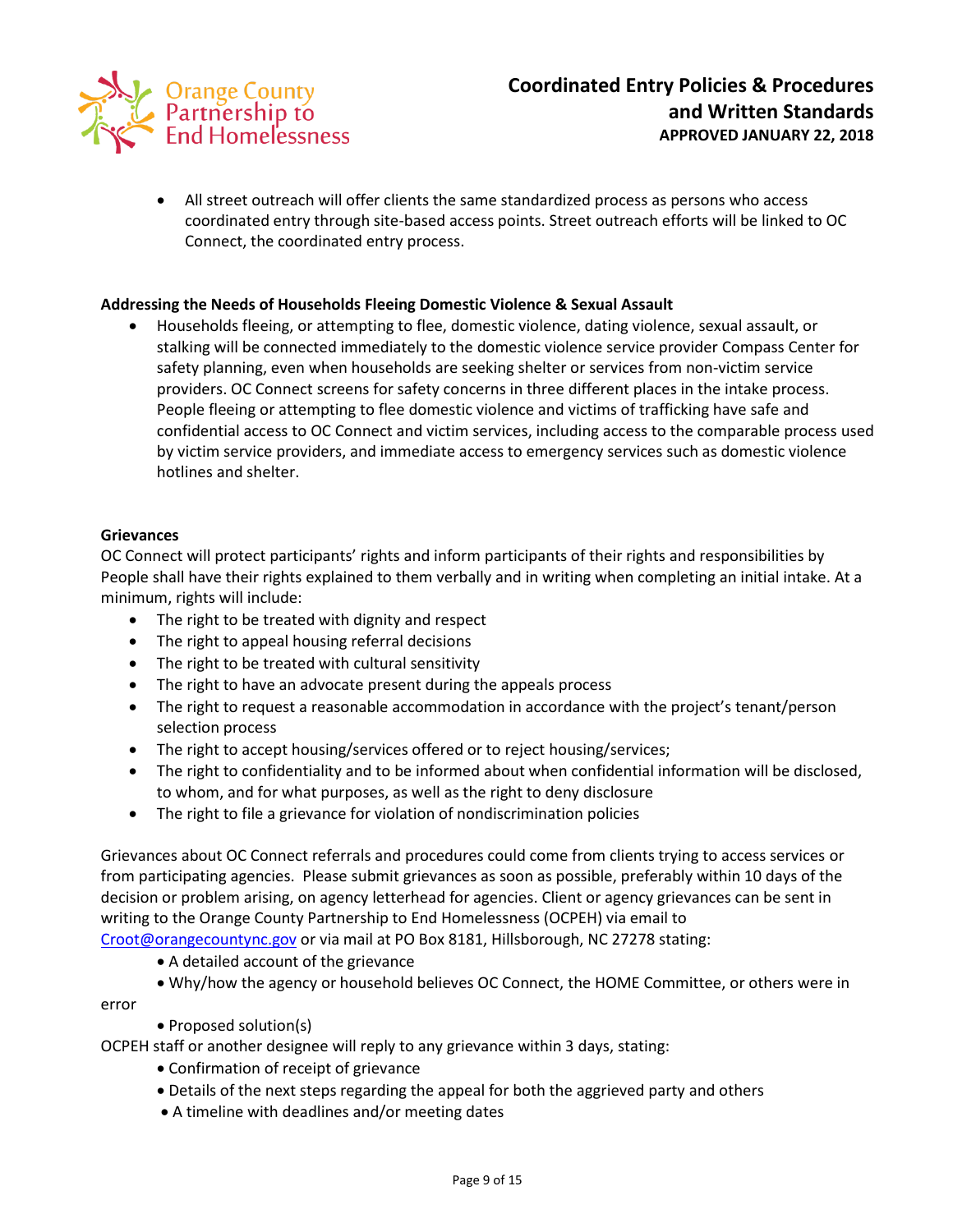

The State ESG Office staff will be carbon copied (cc) on this and any further correspondence regarding appeals. OCPEH will identify a group (either a sub-group of the HOME Committee, OC Planning Committee or the Regional Committee at large) to hear appeals and to determine a decision.

Within 15 days of receipt of a grievance, the group will respond in writing with:

- A summary of the grievance
- A recap of activities since the grievance was filed
- The decision of the group
- If needed, any further steps or actions to be taken by the agency or OCPEH, including a timeline with

## dates

OCPEH or other Orange County homeless service agencies will offer assistance to anyone who needs accommodations to complete the above process.

## **Privacy**

- OC Connect uses a digital consent process to obtain participant consent to share and store participant information for purposes of assessing and referring participants through the coordinated entry process
- The consent form will be updated ongoing as partner agencies shift over time. Please see the OC Connect consent form as of January 19, 2018 in APPENDIX A
- Orange County Partnership to End Homelessness protects all data collected through the coordinated entry assessment process by
	- o All computers running OC Connect are required to have password protection
	- o Maintaining all written OC Connect materials in locked cabinets
	- o Not collecting any information not necessary for service or program referral
	- $\circ$  All people attending the HOME Committee meeting are required to sign the confidentiality policy, see APPENDIX B
	- $\circ$  Requiring all staff administering OC Connect to be trained, inclusive of privacy trainings

## **Nondiscrimination**

- Orange County has developed and operates a coordinated entry that permits recipients of Federal and State funds to comply with applicable civil rights and fair housing laws and requirements. Recipients and sub-recipients of CoC Program and ESG Program-funded projects must comply with the nondiscrimination and equal opportunity provisions of Federal civil rights laws, including the following:
	- Fair Housing Act prohibits discriminatory housing practices based on race, color, religion, sex, national origin, disability, or familial status.
	- Section 504 of the Rehabilitation Act prohibits discrimination on the basis of disability under any program or activity receiving Federal financial assistance.
	- Title VI of the Civil Rights Act prohibits discrimination on the basis of race, color, or national origin under any program or activity receiving Federal financial assistance.
	- Title II of the Americans with Disabilities Act prohibits public entities, which includes State and local governments, and special purpose districts, from discriminating against individuals with disabilities in all their services, programs, and activities, which include housing, and housing related services such as housing search and referral assistance.
	- Title III of the Americans with Disabilities Act prohibits private entities that own, lease, and operate places of public accommodation, which include shelters, social service establishments,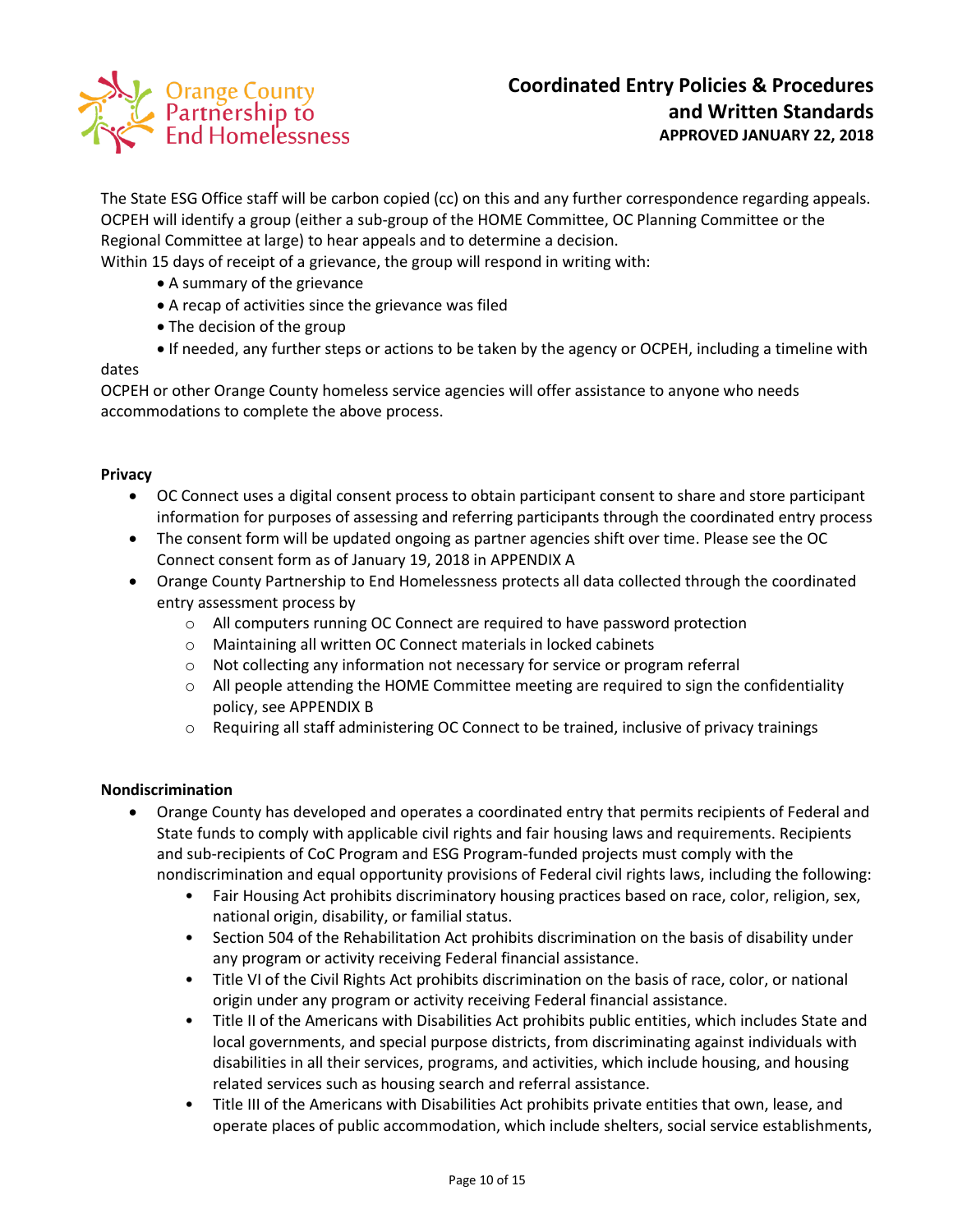

and other public accommodations providing housing, from discriminating on the basis of disability.

- In addition to federal policies, agencies in Orange County shall not discriminate based on actual or perceived sexual orientation or gender identity.
- Orange County wants to ensure effective communication with people with disabilities. Recipients of Federal funds and CoCs must provide appropriate auxiliary aids and services necessary to ensure effective communication (e.g. Braille, audio, large type, assistive listening devices, and sign language interpreters.
- Process to File Nondiscrimination Complaint nondescrimination complaints are requested to be filed as soon as possible, preferably within 10 days of the issue arising, on agency letterhead if coming from an agency. Complaints can be sent in writing to the Orange County Partnership to End Homelessness (OCPEH) via email to [Croot@orangecountync.gov](mailto:Croot@orangecountync.gov) or via mail at PO Box 8181, Hillsborough, NC 27278 stating:
	- A detailed account of the complaint
	- Proposed solution(s), if any

OCPEH staff or another designee will reply to any grievance within 3 days, confirming receipt of grievance and detailing next steps including a timeline with deadlines and/or meeting dates. OCPEH or other Orange County homeless service agencies will offer assistance to anyone who needs accommodations to complete this process.

## **Mandated reporting**

All agencies offering homeless services should ensure all front-line staff members have full training to understand North Carolina law on mandated reporting. As the coordinated entry system, OC Connect does not contain specific mandated reporting information. If agencies have specific mandated reporting procedures, these should be followed.

## **Definitions**

For the purposes of this policy and procedure manual, for those definitions identified in this section as a HUD Definition, the actual definition provided by HUD shall supersede those enumerated in this document.

- Chronically Homeless (HUD Definition) HUD defines a chronically homeless person as a person who:
	- 1. Is homeless and lives in a place not meant for human habitation, a safe haven, or in an emergency shelter; and
		- a. Has been homeless and living or residing in a place not meant for human habitation, a safe haven, or in an emergency shelter continuously for at least one year or on at least four separate occasions in the last three years, where the cumulative total of the four occasions is at least one year. Stays in institutions of 90 days or less will not constitute a break in homelessness, but rather such stays are included in the cumulative total; and
		- b. Can be diagnosed with one or more of the following conditions: substance use disorder, serious mental illness, developmental disability (as defined in section 102 of the Developmental Disabilities Assistance Bill of Rights Act of 2000 (42 U.S.C. 15002)), post-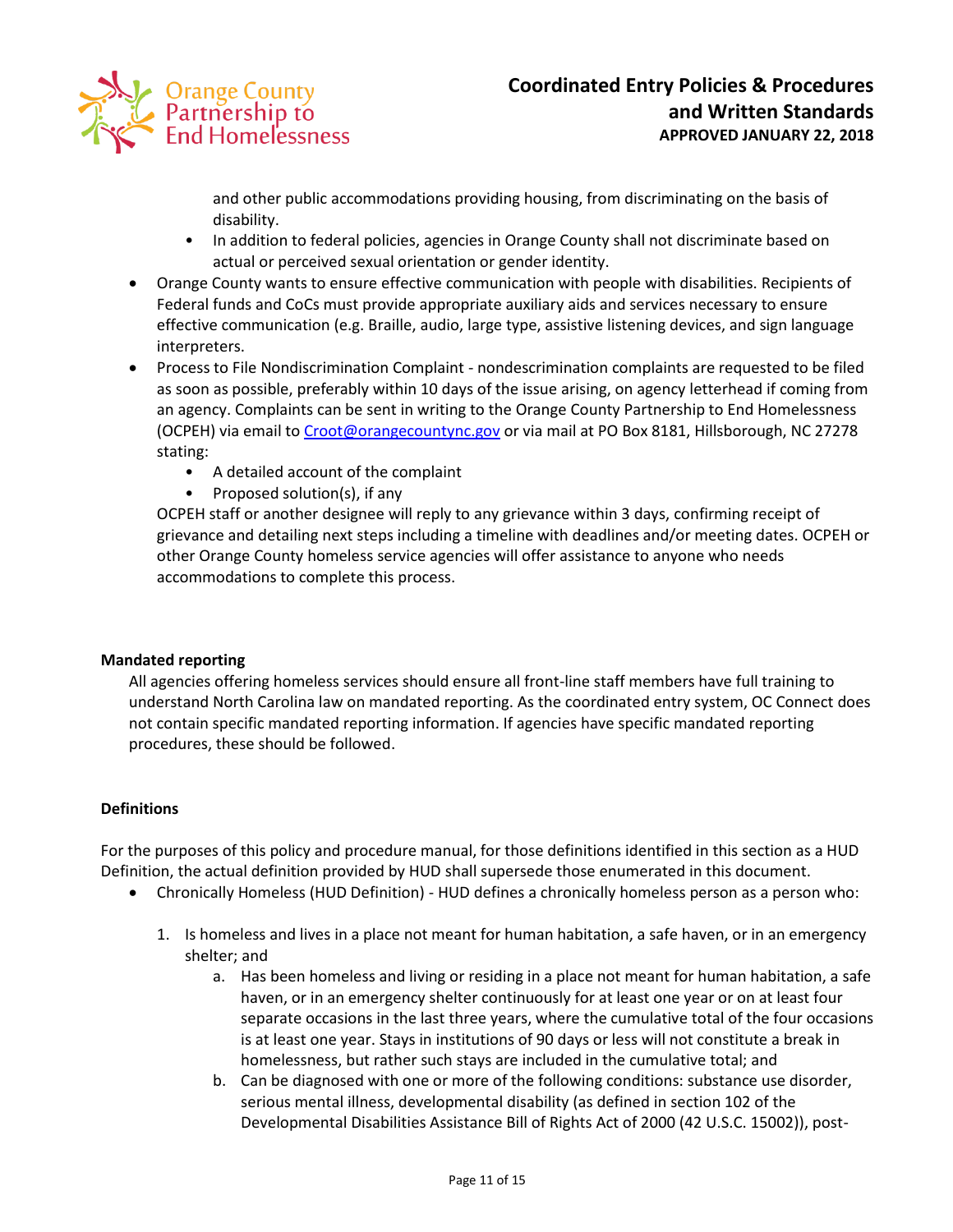

traumatic stress disorder, cognitive impairments resulting from brain injury, or chronic physical illness or disability;

- 2. Has been residing in an institutional care facility, including a jail, substance abuse or mental health treatment facility, hospital, or other similar facility, for fewer than 90 days and met all the criteria in paragraph (1) of this definition, before entering that facility; or
- 3. Who meets all of the criteria in paragraph (1) of this definition.
- Disability (HUD Definition) HUD defines a person with disabilities as a person who:
	- 1. Has a disability as defined in Section 223 of the Social Security Act (42 U.S.C.423), or
	- 2. Is determined by HUD regulations to have a physical, mental, or emotional impairment that:
		- a. is expected to be of long, continued, and indefinite duration;
		- b. substantially impedes his or her ability to live independently; and
		- c. is of such a nature that more suitable housing conditions could improve such ability, or
	- 3. Has a developmental disability as defined in the Developmental Disabilities Assistance and Bill of Rights Act (42 U.S.C. 15002(8)), or
	- 4. Has the disease acquired immunodeficiency syndrome (AIDS) or any conditions arising from the etiologic agent for acquired immunodeficiency syndrome (HIV).

To qualify for low income housing under HUD public housing and Section 8 programs, the definition does not include a person whose disability is based solely on any drug or alcohol dependence.

- Literally Homeless (HUD Homeless Definition Category 1) A person who lacks a fixed, regular, and adequate nighttime residence
	- 1. An individual with a primary nighttime residence that is a public or private place not designed for or ordinarily used as a regular sleeping accommodation for human beings, including a car, park, abandoned building, bus or train station, airport, camping ground; or
	- 2. An individual living in a supervised publicly or privately operated shelter designated to provide temporary living arrangements (including congregate shelters, transitional housing, and hotels and motels paid for by charitable organizations or by federal, state, or local government program for low-income individual); or
	- 3. An individual who is exiting an institution where he or she resided for 90 days or less and who resided in an emergency shelter or place not meant for human habitation immediately before entering that institution.
- At imminent risk of homelessness (HUD Homeless Definition Category 2) A person who will imminently lose their housing (within 14 days) and become literally homeless
- Homeless under other Federal statutes (HUD Homeless Definition Category 3)

A person defined as "homeless" by other federal statute (e.g., Dept. of HHS, Dept. of Ed.)

Fleeing domestic abuse or violence (HUD Homeless Definition Category 4)

A person fleeing or attempting to flee domestic violence, stalking, dating violence, or sexual assault

- At Risk of Homelessness
	- 1. Category 1: A person who: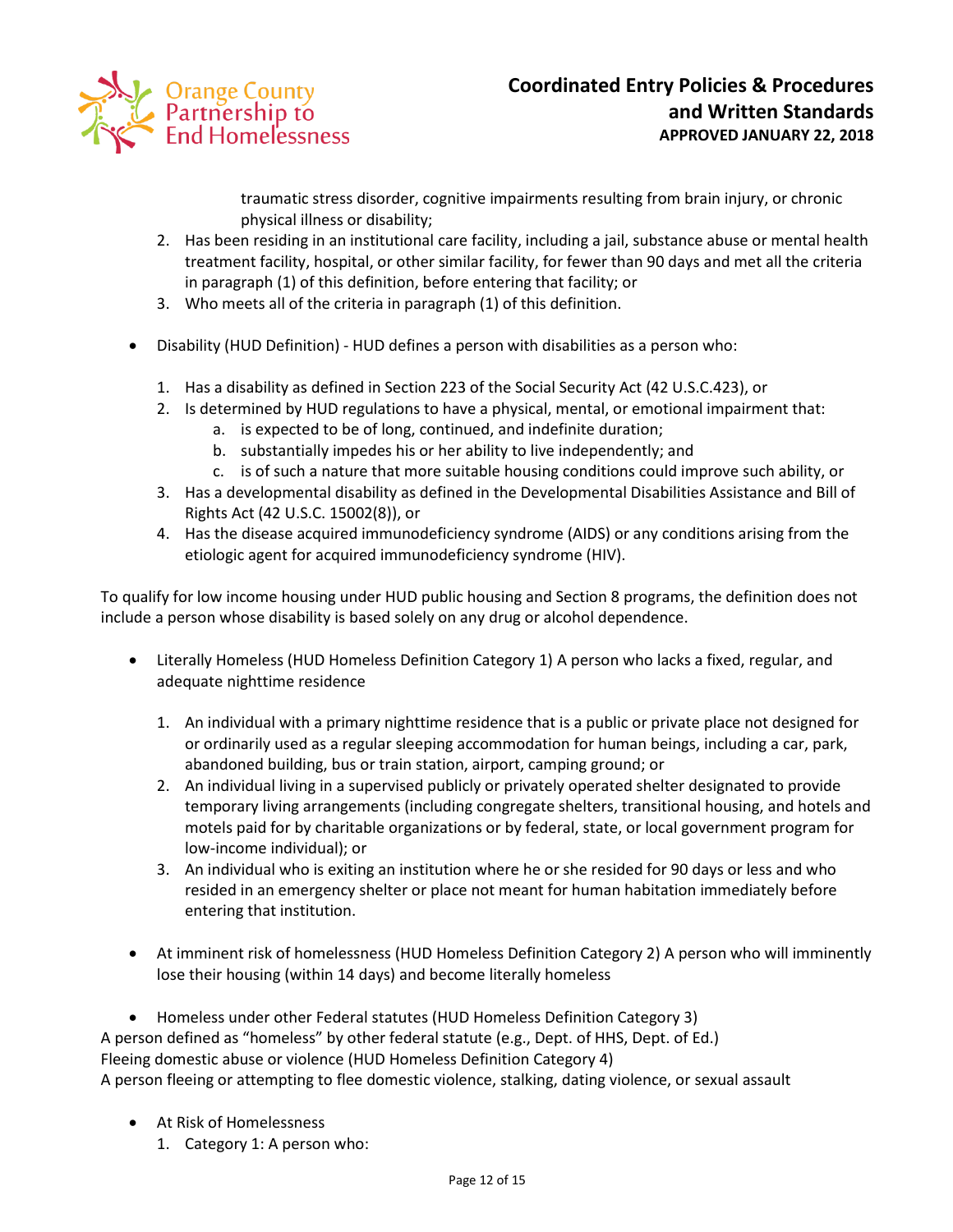

- a. Has an annual income below 30% of median income for the area; AND
- b. Does not have sufficient resources or support networks immediately available to prevent them from moving to an emergency shelter or another place defined in Category 1 of the "homeless" definition; AND Meets one of the following conditions:
	- i. Has moved because of economic reasons 2 or more times during the 60 days immediately preceding the application for assistance; OR
	- ii. Is living in the home of another because of economic hardship; OR
	- iii. Has been notified that their right to occupy their current housing or living situation will be terminated within 21 days after the date of application for assistance; OR
	- iv. Lives in a hotel or motel and the cost is not paid for by charitable organizations or by Federal, State, or local government programs for people with low-income; OR
	- v. Lives in an SRO or efficiency apartment unit in which there reside more than 2 persons or lives in a larger housing unit in which there reside more than one and a half persons per room; OR
	- vi. Is exiting a publicly funded institution or system of care; OR
	- vii. Otherwise lives in housing that has characteristics associated with` instability and an increased risk of homelessness, as identified in the recipient's approved consolidated plan.
- 2. Category 2: A child or youth who does not qualify as homeless under the homeless definition, but qualifies as homeless under another Federal statute
- 3. Category 3: An unaccompanied youth who does not qualify as homeless under the homeless definition, but qualifies as homeless under section 725(2) of the McKinney-Vento Homeless Assistance Act, and the parent(s) or guardian(s) or that child or youth if living with him or her.
- Homeless Management Information System (HMIS)

A Homeless Management Information System is an electronic web-based data collection and reporting tool designed to record and store person-level information on the characteristics and service needs of people experiencing homelessness throughout a Continuum of Care (CoC) jurisdiction. Usage of the HMIS is mandated by the U.S. Department of Housing and Urban Development (HUD) for any program receiving CoC or ESG funds.

Vulnerability Index – Service Prioritization Decision Assistance Tool (VI-SPDAT)

The Vulnerability Index and Service Prioritization Decision Assistance Tool (VI-SPDAT) is a triage tool that provides information to assist with finding an appropriate 'match' to a particular housing intervention to people based on their acuity in several core areas. Within those recommended housing interventions, the VI-SPDAT allows for prioritization based on presence of vulnerability across five components: (A) history of housing and homelessness (B) risks (C) socialization and daily functioning, (D) wellness - including chronic health conditions, substance usage, mental illness and trauma, and (E) family unit. Orange County uses Version 2 of the VI-SPDAT for both individuals and families as the universal assessment tool across the Continuum of Care. Staff administering the VI-SPDAT should complete OC Connect training (available free and online) prior to administering the tool. OCPEH staff will ensure access to training for all agency staff on-going.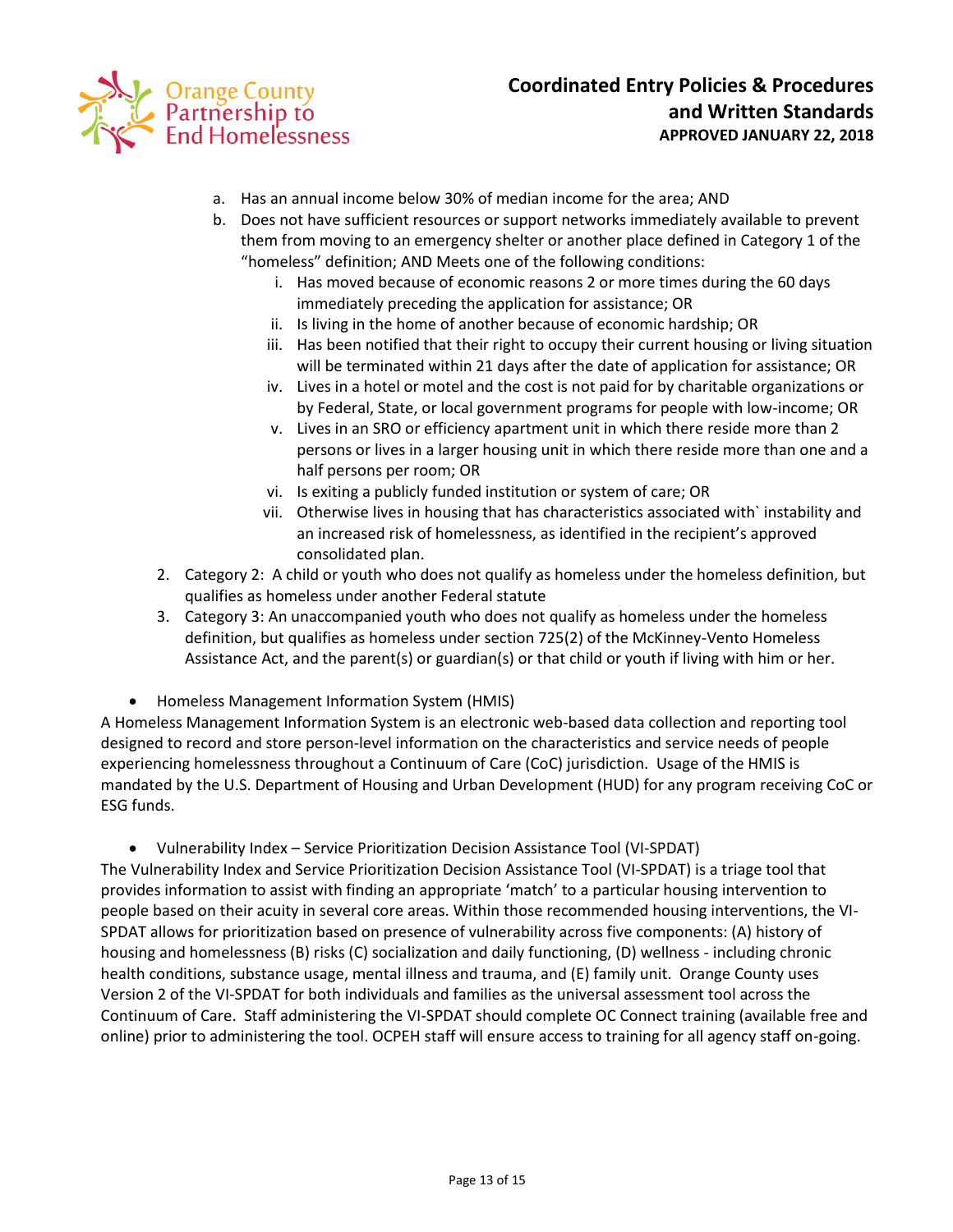

# **APPENDIX A: Digital Consent Form**

| The client must always be given a copy of this form after signing.<br>1. Emancipated minors; | In the following cases, minors have the right to release information without a parent's signature and have the same rights as adults:                                                                                                                                                                                                                                                                                                                                                                                                                                                                                                                                                                                                                                                                                                                                                                                                                                                                                                                                                                                                                                 |
|----------------------------------------------------------------------------------------------|-----------------------------------------------------------------------------------------------------------------------------------------------------------------------------------------------------------------------------------------------------------------------------------------------------------------------------------------------------------------------------------------------------------------------------------------------------------------------------------------------------------------------------------------------------------------------------------------------------------------------------------------------------------------------------------------------------------------------------------------------------------------------------------------------------------------------------------------------------------------------------------------------------------------------------------------------------------------------------------------------------------------------------------------------------------------------------------------------------------------------------------------------------------------------|
| 2. Minors receiving substance abuse treatment; and                                           | 3. Minors receiving treatment for pregnancy, emotional disturbance, and sexually transmitted diseases.                                                                                                                                                                                                                                                                                                                                                                                                                                                                                                                                                                                                                                                                                                                                                                                                                                                                                                                                                                                                                                                                |
|                                                                                              | If the client prefers Spanish, print this Spania Worker for them for them to read and sign, and then fill out the form below with their responses.                                                                                                                                                                                                                                                                                                                                                                                                                                                                                                                                                                                                                                                                                                                                                                                                                                                                                                                                                                                                                    |
|                                                                                              | ◆ OC Connect: Consent to Exchange Information                                                                                                                                                                                                                                                                                                                                                                                                                                                                                                                                                                                                                                                                                                                                                                                                                                                                                                                                                                                                                                                                                                                         |
| about you to coordinate their services to better help you.                                   | The HOME Taskforce (Housing in Orange Made Effective)connects people experiencing homelessness to appropriate services and housing. This group is coordinated by<br>the Orange County Partnership to End Homelessness and includes representatives from Cardinal Innovations, Carramore, CASA, Chapel Hill Police Department,<br>Community Empowerment Fund (CEF), Community Link, Durham VA (Veteran Affairs) Medical Center, Freedom House, Inter-faith Council for Social Service (IFC), Law<br>Office of Judith Romanowski, Lutheran Family Services, Orange County Department on Aging, Orange County Department of Social Services (DSS), Housing Opportunties<br>for Persons With AIDS(HOPWA), Peer support agencies licensed through Cardinal Innovations, Orange County Criminal Justice Resource Office, Orange County<br>Emergency Services (EMS), Outreach Court, Piedmont Health Services, UNC Center for Excellence in Community Mental Health, UNC Horizons, UNC Hospitals, Durham<br>Continuum of Care, and Volunteers of America. The purpose of this form is to provide your consent for the members of the HOME Task Force to exchange information |
|                                                                                              | I understand what information will be released, the purpose for the release of the information, and that there are statutes and regulations protecting the confidentiality<br>of the information to be released. I understand further that the federal privacy law (45 CFR Part 164) protecting health information may not apply to the recipient of the<br>information and, therefore, may not prohibit the recipient from redisclosing it. Other laws, however, may prohibit redisclosure.                                                                                                                                                                                                                                                                                                                                                                                                                                                                                                                                                                                                                                                                          |
| authorization.                                                                               | I understand the terms of this release and voluntarily give my authorization. I understand that I may refuse to sign this authorization form and understand that my<br>treatment, payment, enrollment in a health plan, or eligibility for benefits will not be conditioned on any of the entities listed above receiving my signature on this                                                                                                                                                                                                                                                                                                                                                                                                                                                                                                                                                                                                                                                                                                                                                                                                                        |
|                                                                                              | I further understand that I may revoke my authorization by giving written notice to my caseworker or the Homeless Programs Coordinator, Corey Root<br>(croot@orangecountync.gov, 919-245-2496). Such revocation does not affect the validity of the consent for information disclosed prior to the revocation. If not revoked<br>earlier, this authorization expires automatically one year from the date it is signed or upon (Date you wish consent to expire) 11/28/2011], whichever is earlier. (date                                                                                                                                                                                                                                                                                                                                                                                                                                                                                                                                                                                                                                                             |
| specified by client or dictated by the purpose of the authorization).                        |                                                                                                                                                                                                                                                                                                                                                                                                                                                                                                                                                                                                                                                                                                                                                                                                                                                                                                                                                                                                                                                                                                                                                                       |
|                                                                                              | I, BrandyCayton, hereby authorize the exchange of information to/from Orange County Partnership to End Homelessness/ HOME Task Force.                                                                                                                                                                                                                                                                                                                                                                                                                                                                                                                                                                                                                                                                                                                                                                                                                                                                                                                                                                                                                                 |
| accomplish the purpose for which the request is made.                                        | Please initial below indicating which information regarding your treatment may be exchanged. Release of information is limited to the minimum necessary to<br>I authorize periodic exchange of information between the above noted agencies, including information related to assessment/diagnoses, medical history,                                                                                                                                                                                                                                                                                                                                                                                                                                                                                                                                                                                                                                                                                                                                                                                                                                                  |
| treatment history.                                                                           |                                                                                                                                                                                                                                                                                                                                                                                                                                                                                                                                                                                                                                                                                                                                                                                                                                                                                                                                                                                                                                                                                                                                                                       |
|                                                                                              | I authorize the exchange of information even if such exchange contains information related to mental health treatment.                                                                                                                                                                                                                                                                                                                                                                                                                                                                                                                                                                                                                                                                                                                                                                                                                                                                                                                                                                                                                                                |
|                                                                                              | I authorize the exchange of information even if such exchange contains information related to substance abuse.                                                                                                                                                                                                                                                                                                                                                                                                                                                                                                                                                                                                                                                                                                                                                                                                                                                                                                                                                                                                                                                        |
|                                                                                              | I authorize the exchange of information even if such exchange contains information related to HIV/AIDS or sexually transmitted diseases.                                                                                                                                                                                                                                                                                                                                                                                                                                                                                                                                                                                                                                                                                                                                                                                                                                                                                                                                                                                                                              |
| Other (specify):                                                                             |                                                                                                                                                                                                                                                                                                                                                                                                                                                                                                                                                                                                                                                                                                                                                                                                                                                                                                                                                                                                                                                                                                                                                                       |
| You may sign using either:<br>2. Your DV Agency #<br>3. Your OC CONNECT ID #                 | I have read and understand the information in this Consent to Exchange Information form.<br>1. Your Name followed by your birthdate: BrandyCayton 12/30/1981                                                                                                                                                                                                                                                                                                                                                                                                                                                                                                                                                                                                                                                                                                                                                                                                                                                                                                                                                                                                          |
| Signature:                                                                                   | $\blacktriangleright$ Date:                                                                                                                                                                                                                                                                                                                                                                                                                                                                                                                                                                                                                                                                                                                                                                                                                                                                                                                                                                                                                                                                                                                                           |
| Signed By:<br>client                                                                         | ▼<br>(Specify if signature is that of client, parent(s), legal guardian, or personal representative)                                                                                                                                                                                                                                                                                                                                                                                                                                                                                                                                                                                                                                                                                                                                                                                                                                                                                                                                                                                                                                                                  |
|                                                                                              | If not signed by client, explain representative's authority to act on behalf on client:                                                                                                                                                                                                                                                                                                                                                                                                                                                                                                                                                                                                                                                                                                                                                                                                                                                                                                                                                                                                                                                                               |
| Witness Signature:                                                                           | (Witness signature is required only if the above client signature has been signed by a mark, DV # or, OC Connect #)<br>Date                                                                                                                                                                                                                                                                                                                                                                                                                                                                                                                                                                                                                                                                                                                                                                                                                                                                                                                                                                                                                                           |
|                                                                                              | THE INFORMATION RELEASED IS CONFIDENTIAL AND REDISCLOSURE IS PROHIBITED EXCEPT AS SPECIFICALLY AUTHORIZED BY STATE OR FEDERAL LAW.                                                                                                                                                                                                                                                                                                                                                                                                                                                                                                                                                                                                                                                                                                                                                                                                                                                                                                                                                                                                                                    |
|                                                                                              | 1. Save<br>2. Print Results<br>3. Close                                                                                                                                                                                                                                                                                                                                                                                                                                                                                                                                                                                                                                                                                                                                                                                                                                                                                                                                                                                                                                                                                                                               |
|                                                                                              | <b>Revoke Consent</b>                                                                                                                                                                                                                                                                                                                                                                                                                                                                                                                                                                                                                                                                                                                                                                                                                                                                                                                                                                                                                                                                                                                                                 |
|                                                                                              |                                                                                                                                                                                                                                                                                                                                                                                                                                                                                                                                                                                                                                                                                                                                                                                                                                                                                                                                                                                                                                                                                                                                                                       |